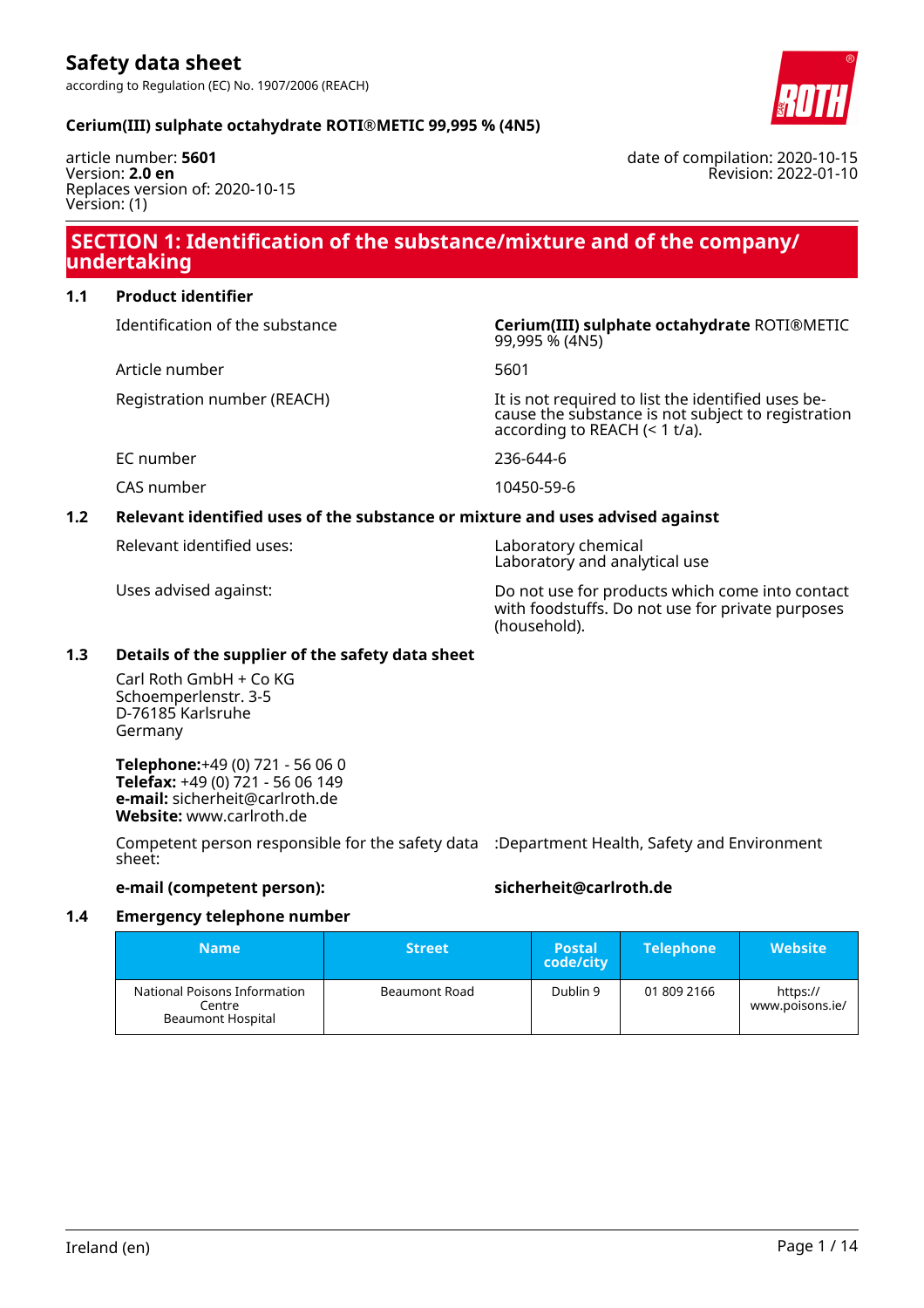according to Regulation (EC) No. 1907/2006 (REACH)



#### **Cerium(III) sulphate octahydrate ROTI®METIC 99,995 % (4N5)**

article number: **5601**

# **SECTION 2: Hazards identification**

#### **2.1 Classification of the substance or mixture**

#### **Classification according to Regulation (EC) No 1272/2008 (CLP)**

| <b>Section</b> | <b>Hazard class</b>               | $Cat-$<br>egory | <b>Hazard class and</b><br>category | <b>Hazard</b><br>statement |
|----------------|-----------------------------------|-----------------|-------------------------------------|----------------------------|
| 3.2            | Skin corrosion/irritation         |                 | Skin Irrit. 2                       | H315                       |
| 3.3            | Serious eye damage/eye irritation |                 | Eye Irrit. 2                        | H319                       |

For full text of abbreviations: see SECTION 16

#### **2.2 Label elements**

#### **Labelling according to Regulation (EC) No 1272/2008 (CLP)**

| <b>Signal word</b> | Warning |
|--------------------|---------|
|--------------------|---------|

#### **Pictograms**

GHS07



#### **Hazard statements**

| H315 | Causes skin irritation        |
|------|-------------------------------|
| H319 | Causes serious eye irritation |

#### **Precautionary statements**

#### **Precautionary statements - prevention**

P280 Wear protective gloves/eye protection

#### **Precautionary statements - response**

| P302+P352      | IF ON SKIN: Wash with plenty of water                                       |
|----------------|-----------------------------------------------------------------------------|
| P305+P351+P338 | IF IN EYES: Rinse cautiously with water for several minutes. Remove contact |
|                | lenses, if present and easy to do. Continue rinsing                         |
| P337+P313      | If eye irritation persists: Get medical advice/attention                    |

#### **Labelling of packages where the contents do not exceed 125 ml**

Signal word: **Warning**

Symbol(s)

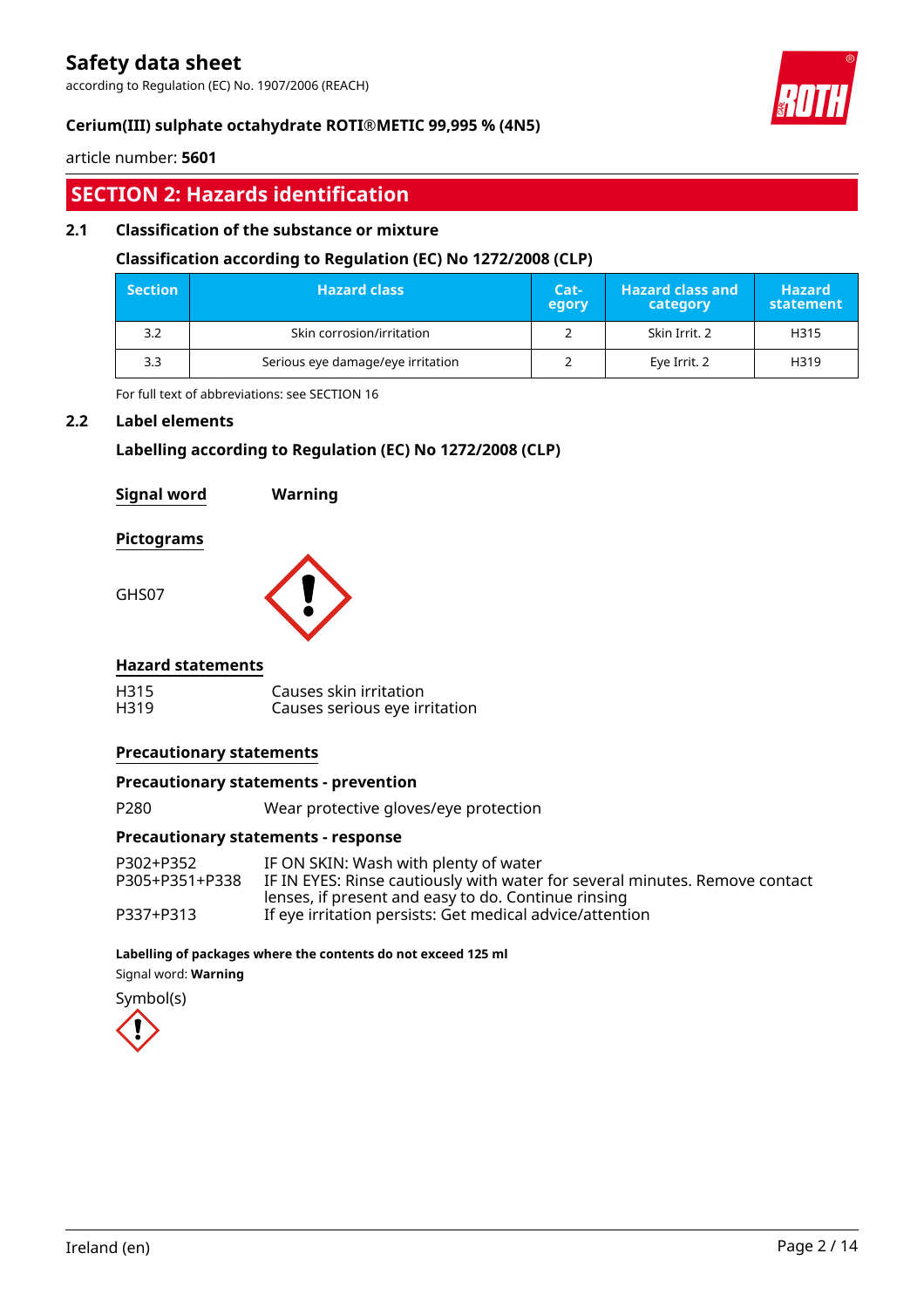according to Regulation (EC) No. 1907/2006 (REACH)



#### **Cerium(III) sulphate octahydrate ROTI®METIC 99,995 % (4N5)**

article number: **5601**

#### **2.3 Other hazards**

#### **Results of PBT and vPvB assessment**

According to the results of its assessment, this substance is not a PBT or a vPvB.

### **SECTION 3: Composition/information on ingredients**

#### **3.1 Substances**

| Name of substance | Cerium(III) sulphate octahydrate |
|-------------------|----------------------------------|
| Molecular formula | $Ce_2(SO_4)_3 \cdot 8 H_2O$      |
| Molar mass        | 712,5 $9/_{\text{mol}}$          |
| CAS No            | 10450-59-6                       |
| EC No             | 236-644-6                        |

### **SECTION 4: First aid measures**

#### **4.1 Description of first aid measures**



#### **General notes**

Take off contaminated clothing.

#### **Following inhalation**

Provide fresh air. In all cases of doubt, or when symptoms persist, seek medical advice.

#### **Following skin contact**

Rinse skin with water/shower. In case of skin irritation, consult a physician.

#### **Following eye contact**

Irrigate copiously with clean, fresh water for at least 10 minutes, holding the eyelids apart. In case of eye irritation consult an ophthalmologist.

#### **Following ingestion**

Rinse mouth. Call a doctor if you feel unwell.

**4.2 Most important symptoms and effects, both acute and delayed** Irritation

#### **4.3 Indication of any immediate medical attention and special treatment needed** none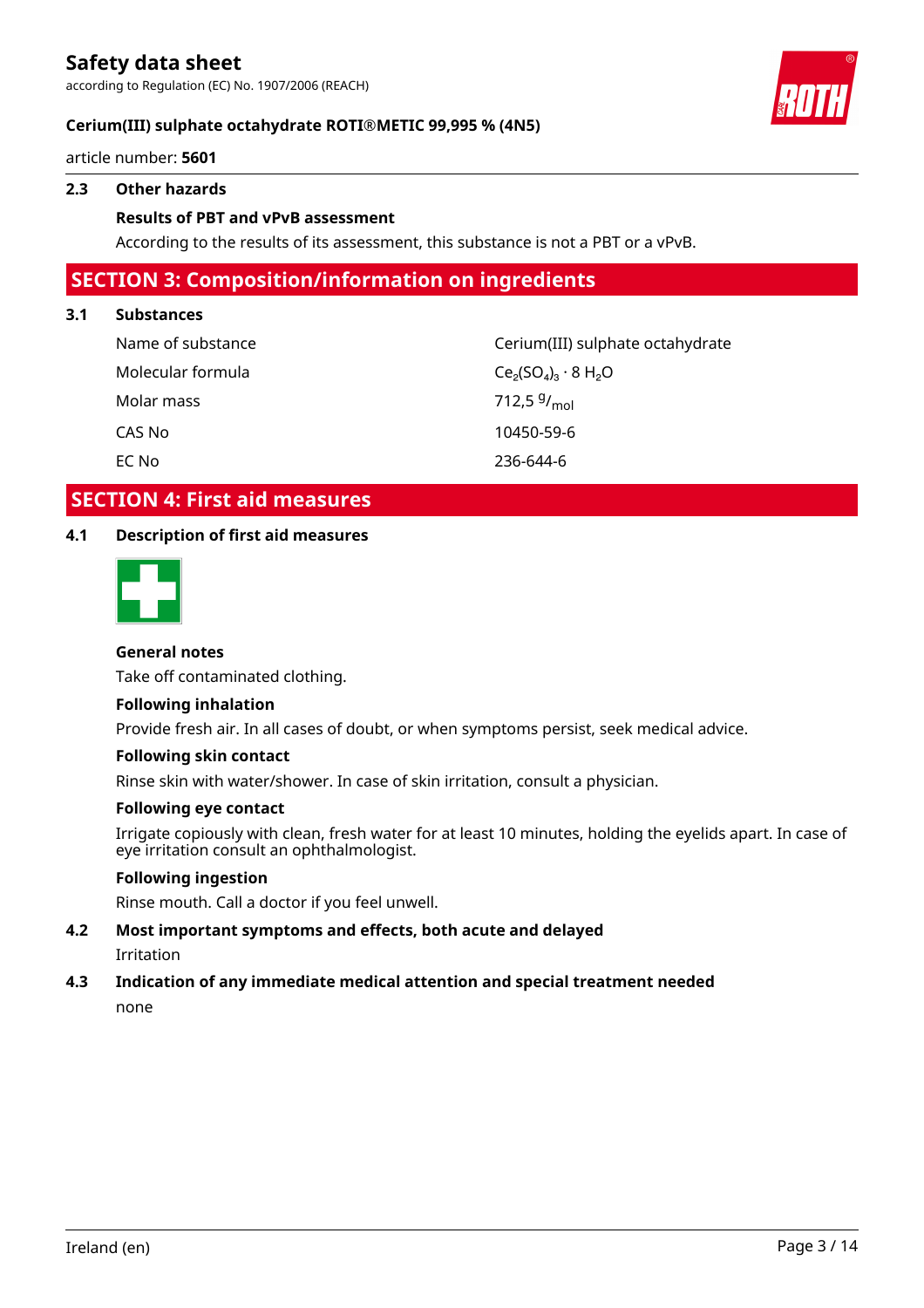according to Regulation (EC) No. 1907/2006 (REACH)



#### **Cerium(III) sulphate octahydrate ROTI®METIC 99,995 % (4N5)**

article number: **5601**

# **SECTION 5: Firefighting measures**

#### **5.1 Extinguishing media**



#### **Suitable extinguishing media**

co-ordinate firefighting measures to the fire surroundings water, foam, dry extinguishing powder, ABC-powder

#### **Unsuitable extinguishing media**

water jet

**5.2 Special hazards arising from the substance or mixture**

Non-combustible.

#### **Hazardous combustion products**

In case of fire may be liberated: Sulphur oxides (SOx)

#### **5.3 Advice for firefighters**

In case of fire and/or explosion do not breathe fumes. Fight fire with normal precautions from a reasonable distance. Wear self-contained breathing apparatus.

### **SECTION 6: Accidental release measures**

**6.1 Personal precautions, protective equipment and emergency procedures**



#### **For non-emergency personnel**

Avoid contact with skin, eyes and clothes. Do not breathe dust.

#### **6.2 Environmental precautions**

Keep away from drains, surface and ground water.

#### **6.3 Methods and material for containment and cleaning up**

#### **Advice on how to contain a spill**

Covering of drains. Take up mechanically.

#### **Advice on how to clean up a spill**

Take up mechanically. Control of dust.

#### **Other information relating to spills and releases**

Place in appropriate containers for disposal.

#### **6.4 Reference to other sections**

Hazardous combustion products: see section 5. Personal protective equipment: see section 8. Incompatible materials: see section 10. Disposal considerations: see section 13.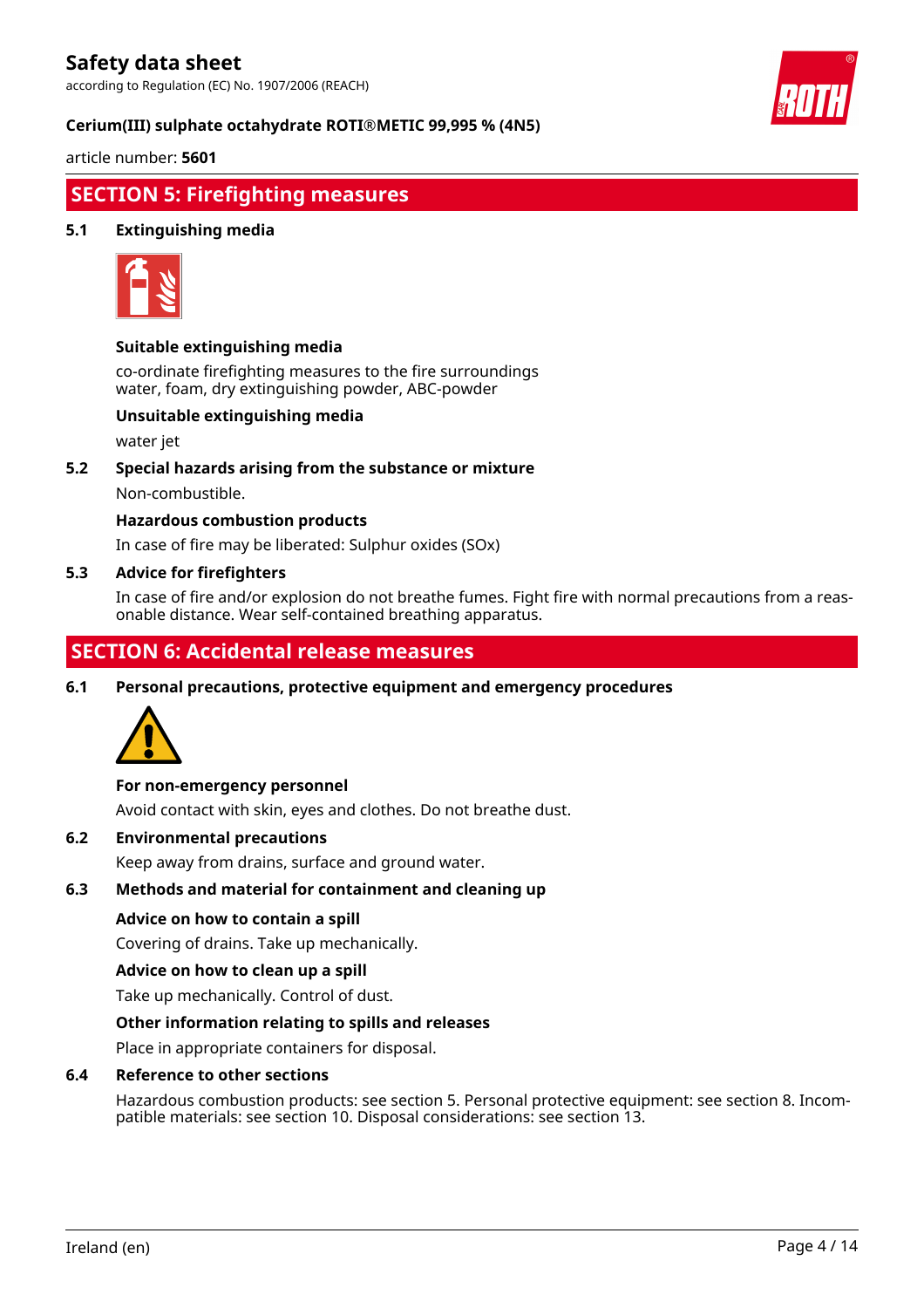according to Regulation (EC) No. 1907/2006 (REACH)

#### **Cerium(III) sulphate octahydrate ROTI®METIC 99,995 % (4N5)**

article number: **5601**

# **SECTION 7: Handling and storage**

**7.1 Precautions for safe handling**

Avoid dust formation.

#### **Advice on general occupational hygiene**

Wash hands before breaks and after work. Keep away from food, drink and animal feedingstuffs.

#### **7.2 Conditions for safe storage, including any incompatibilities**

Store in a dry place. Keep container tightly closed. Hygroscopic solid.

#### **Incompatible substances or mixtures**

Observe hints for combined storage.

#### **Protect against external exposure, such as**

humidity

**Consideration of other advice:**

#### **Specific designs for storage rooms or vessels**

Recommended storage temperature: 15 – 25 °C

**7.3 Specific end use(s)**

No information available.

### **SECTION 8: Exposure controls/personal protection**

#### **8.1 Control parameters**

#### **National limit values**

#### **Occupational exposure limit values (Workplace Exposure Limits)**

This information is not available.

#### **8.2 Exposure controls**

#### **Individual protection measures (personal protective equipment)**

#### **Eye/face protection**



Use safety goggle with side protection.

#### **Skin protection**



#### **• hand protection**

Wear suitable gloves. Chemical protection gloves are suitable, which are tested according to EN 374. For special purposes, it is recommended to check the resistance to chemicals of the protective gloves mentioned above together with the supplier of these gloves. The times are approximate values from measurements at 22 ° C and permanent contact. Increased temperatures due to heated substances, body heat etc. and a reduction of the effective layer thickness by stretching can lead to a considerable reduction of the breakthrough time. If in doubt, contact manufacturer. At an approx. 1.5 times larger / smaller layer thickness, the respective breakthrough time is doubled / halved. The data apply

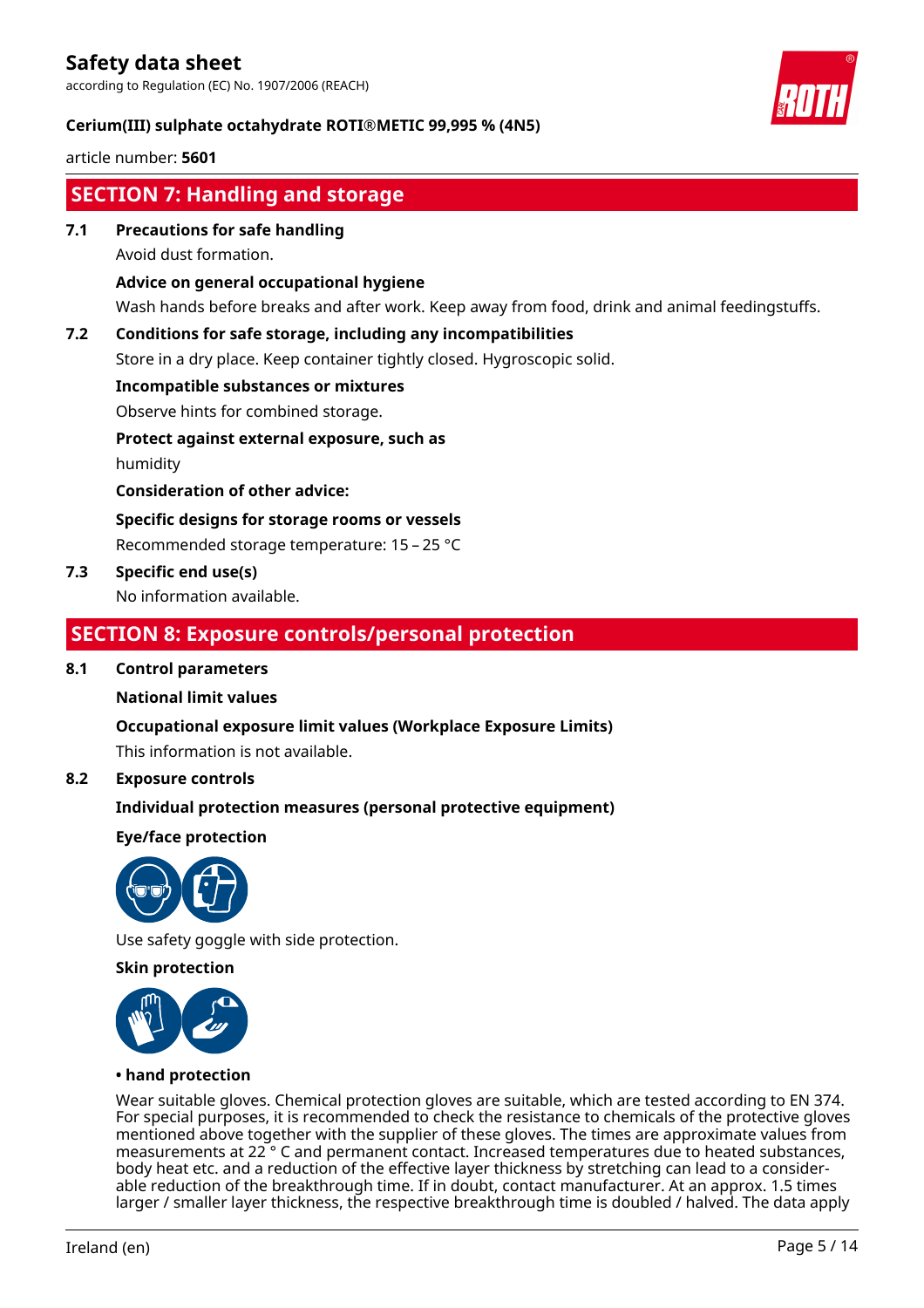according to Regulation (EC) No. 1907/2006 (REACH)



#### **Cerium(III) sulphate octahydrate ROTI®METIC 99,995 % (4N5)**

#### article number: **5601**

only to the pure substance. When transferred to substance mixtures, they may only be considered as a guide.

**• type of material**

NBR (Nitrile rubber)

**• material thickness**

>0,11 mm

**• breakthrough times of the glove material**

>480 minutes (permeation: level 6)

#### **• other protection measures**

Take recovery periods for skin regeneration. Preventive skin protection (barrier creams/ointments) is recommended.

#### **Respiratory protection**



Respiratory protection necessary at: Dust formation. Particulate filter device (EN 143). P1 (filters at least 80 % of airborne particles, colour code: White).

#### **Environmental exposure controls**

Keep away from drains, surface and ground water.

# **SECTION 9: Physical and chemical properties**

#### **9.1 Information on basic physical and chemical properties**

| Physical state                                              | solid           |
|-------------------------------------------------------------|-----------------|
| Colour                                                      | white           |
| Odour                                                       | odourless       |
| Melting point/freezing point                                | not determined  |
| Boiling point or initial boiling point and boiling<br>range | not determined  |
| Flammability                                                | non-combustible |
| Lower and upper explosion limit                             | not determined  |
| Flash point                                                 | not applicable  |
| Auto-ignition temperature                                   | not determined  |
| Decomposition temperature                                   | not relevant    |
| pH (value)                                                  | not applicable  |
| Kinematic viscosity                                         | not relevant    |
| Solubility(ies)                                             |                 |
| Water solubility                                            | not determined  |
| Partition coefficient                                       |                 |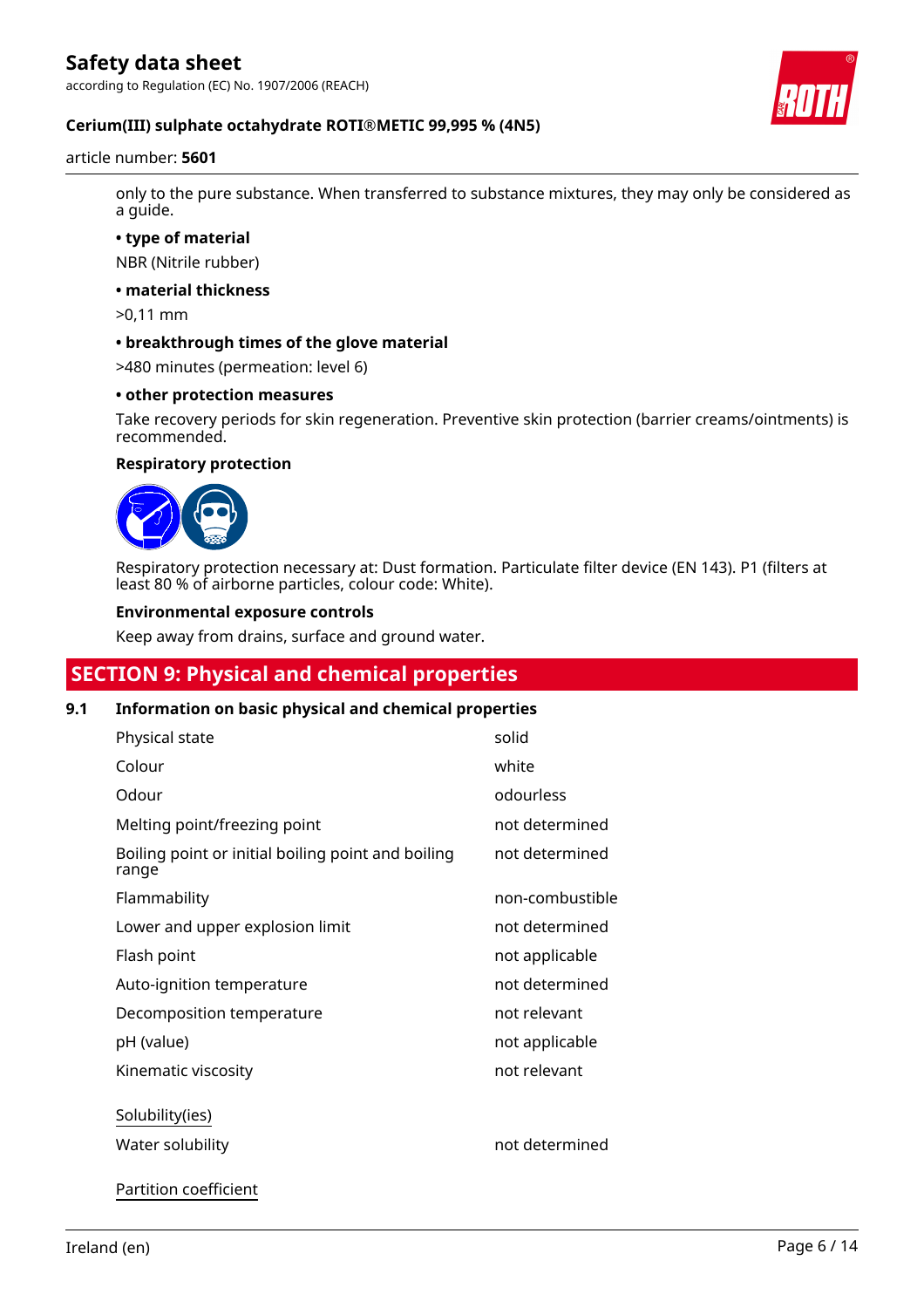according to Regulation (EC) No. 1907/2006 (REACH)



#### **Cerium(III) sulphate octahydrate ROTI®METIC 99,995 % (4N5)**

| article number: 5601 |  |
|----------------------|--|
|                      |  |

|     | Partition coefficient n-octanol/water (log value):     | not relevant (inorganic)                                       |
|-----|--------------------------------------------------------|----------------------------------------------------------------|
|     | Vapour pressure                                        | not determined                                                 |
|     | Density and/or relative density                        |                                                                |
|     | Density                                                | 2,88 $9/$ <sub>cm</sub> at 25 °C                               |
|     | Relative vapour density                                | information on this property is not available                  |
|     |                                                        |                                                                |
|     | Particle characteristics                               | No data available.                                             |
|     | Other safety parameters                                |                                                                |
|     | Oxidising properties                                   | none                                                           |
| 9.2 | <b>Other information</b>                               |                                                                |
|     | Information with regard to physical hazard<br>classes: | hazard classes acc. to GHS<br>(physical hazards): not relevant |
|     | Other safety characteristics:                          | There is no additional information.                            |
|     |                                                        |                                                                |

# **SECTION 10: Stability and reactivity**

#### **10.1 Reactivity**

This material is not reactive under normal ambient conditions.

**10.2 Chemical stability**

Hygroscopic solid.

**10.3 Possibility of hazardous reactions** No known hazardous reactions.

#### **10.4 Conditions to avoid**

There are no specific conditions known which have to be avoided.

**10.5 Incompatible materials**

There is no additional information.

### **10.6 Hazardous decomposition products**

Hazardous combustion products: see section 5.

### **SECTION 11: Toxicological information**

#### **11.1 Information on hazard classes as defined in Regulation (EC) No 1272/2008**

**Classification according to GHS (1272/2008/EC, CLP)**

#### **Acute toxicity**

Shall not be classified as acutely toxic.

#### **Skin corrosion/irritation**

Causes skin irritation.

#### **Serious eye damage/eye irritation**

Causes serious eye irritation.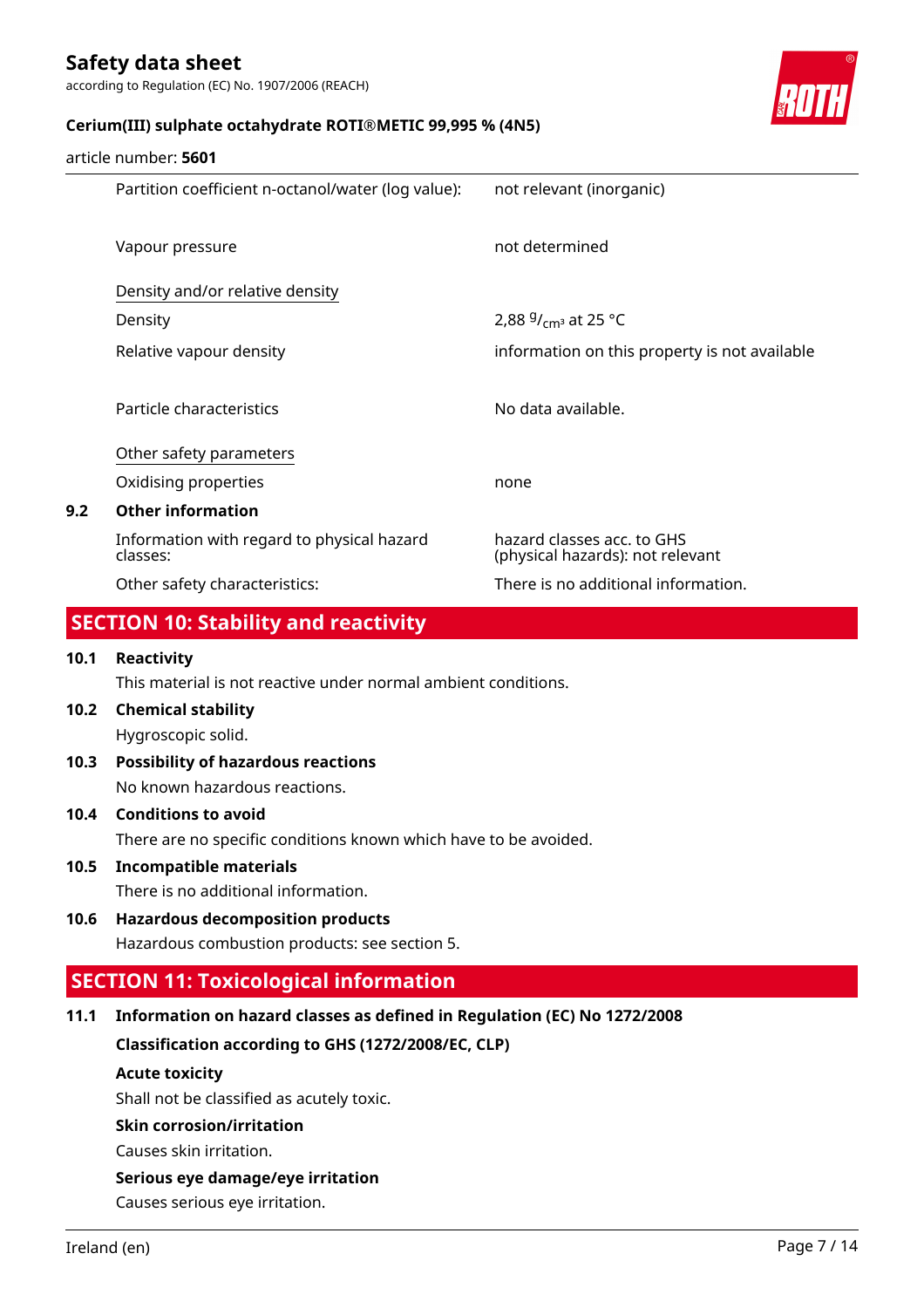according to Regulation (EC) No. 1907/2006 (REACH)

#### **Cerium(III) sulphate octahydrate ROTI®METIC 99,995 % (4N5)**

article number: **5601**



#### **Respiratory or skin sensitisation**

Shall not be classified as a respiratory or skin sensitiser.

#### **Germ cell mutagenicity**

Shall not be classified as germ cell mutagenic.

#### **Carcinogenicity**

Shall not be classified as carcinogenic.

#### **Reproductive toxicity**

Shall not be classified as a reproductive toxicant.

#### **Specific target organ toxicity - single exposure**

Shall not be classified as a specific target organ toxicant (single exposure).

#### **Specific target organ toxicity - repeated exposure**

Shall not be classified as a specific target organ toxicant (repeated exposure).

#### **Aspiration hazard**

Shall not be classified as presenting an aspiration hazard.

#### **Symptoms related to the physical, chemical and toxicological characteristics**

#### **• If swallowed**

Data are not available.

#### **• If in eyes**

Causes serious eye irritation

#### **• If inhaled**

Data are not available.

#### **• If on skin**

causes skin irritation

#### **• Other information**

none

**11.2 Endocrine disrupting properties**

Not listed.

**11.3 Information on other hazards**

There is no additional information.

### **SECTION 12: Ecological information**

#### **12.1 Toxicity**

Shall not be classified as hazardous to the aquatic environment.

#### **Biodegradation**

The methods for determining the biological degradability are not applicable to inorganic substances.

#### **12.2 Process of degradability** Data are not available.

### **12.3 Bioaccumulative potential**

Data are not available.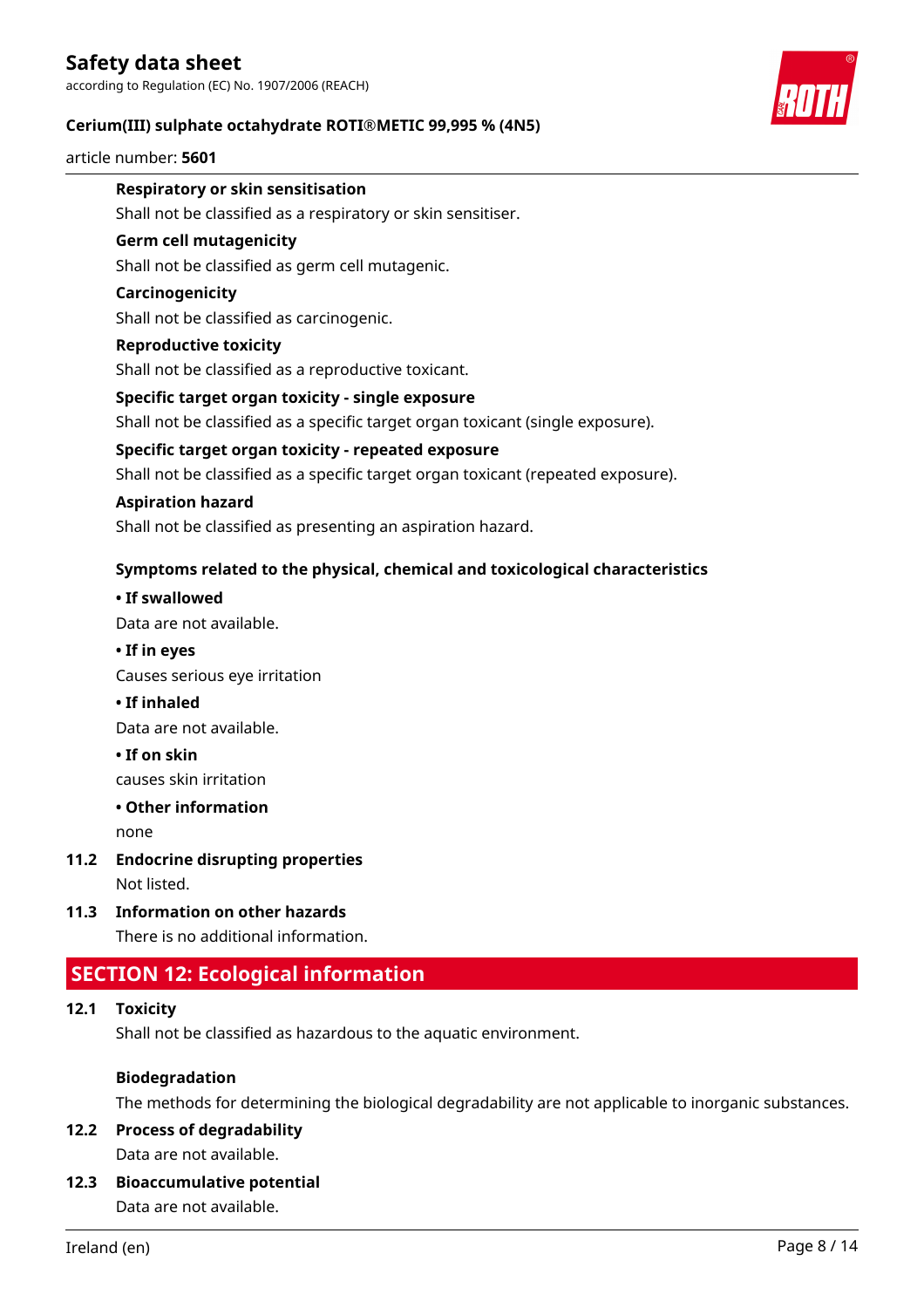according to Regulation (EC) No. 1907/2006 (REACH)

#### **Cerium(III) sulphate octahydrate ROTI®METIC 99,995 % (4N5)**

article number: **5601**

#### **12.4 Mobility in soil**

Data are not available.

- **12.5 Results of PBT and vPvB assessment** Data are not available.
- **12.6 Endocrine disrupting properties** Not listed.
- **12.7 Other adverse effects**

Data are not available.

### **SECTION 13: Disposal considerations**

#### **13.1 Waste treatment methods**



This material and its container must be disposed of as hazardous waste. Dispose of contents/container in accordance with local/regional/national/international regulations.

#### **Sewage disposal-relevant information**

Do not empty into drains.

#### **13.2 Relevant provisions relating to waste**

The allocation of waste identity numbers/waste descriptions must be carried out according to the EEC, specific to the industry and process. Waste catalogue ordinance (Germany).

#### **13.3 Remarks**

Waste shall be separated into the categories that can be handled separately by the local or national waste management facilities. Please consider the relevant national or regional provisions.

#### **SECTION 14: Transport information**

- **14.1 UN number or ID number not subject to transport regulations**
- **14.2 UN proper shipping name** not assigned
- **14.3 Transport hazard class(es)** none
- **14.4 Packing group not assigned not assigned**
- **14.5 Environmental hazards** non-environmentally hazardous acc. to the dan-
- **14.6 Special precautions for user**

There is no additional information.

- **14.7 Maritime transport in bulk according to IMO instruments** The cargo is not intended to be carried in bulk.
- **14.8 Information for each of the UN Model Regulations**

### **Transport of dangerous goods by road, rail and inland waterway (ADR/RID/ADN) - Additional information**

gerous goods regulations

Not subject to ADR, RID and ADN.

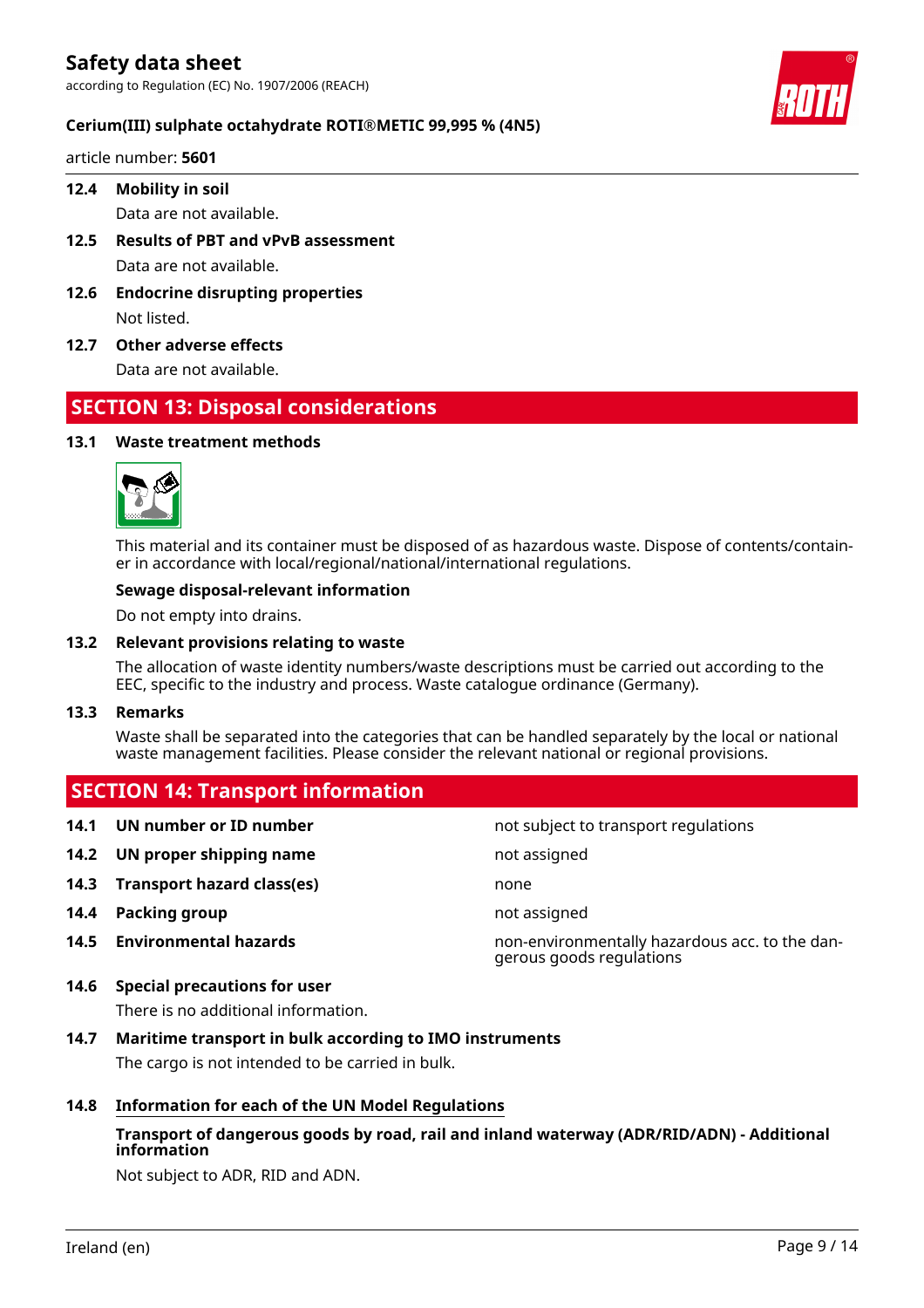according to Regulation (EC) No. 1907/2006 (REACH)



#### **Cerium(III) sulphate octahydrate ROTI®METIC 99,995 % (4N5)**

article number: **5601**

### **International Maritime Dangerous Goods Code (IMDG) - Additional information** Not subject to IMDG.

**International Civil Aviation Organization (ICAO-IATA/DGR) - Additional information** Not subject to ICAO-IATA.

# **SECTION 15: Regulatory information**

#### **15.1 Safety, health and environmental regulations/legislation specific for the substance or mixture**

**Relevant provisions of the European Union (EU)**

**Restrictions according to REACH, Annex XVII**

| Dangerous substances with restrictions (REACH, Annex XVII) |                                                      |               |                    |           |
|------------------------------------------------------------|------------------------------------------------------|---------------|--------------------|-----------|
| Name of substance                                          | Name acc. to inventory                               | <b>CAS No</b> | <b>Restriction</b> | <b>No</b> |
| Cerium(III) sulphate octahydrate                           | substances in tattoo inks and perman-<br>ent make-up |               | R75                | 75        |

#### **Legend**

R75 1. Shall not be placed on the market in mixtures for use for tattooing purposes, and mixtures containing any such substances shall not be used for tattooing purposes, after 4 January 2022 if the substance or substances in question is or are present in the following circumstances:

(a) in the case of a substance classified in Part 3 of Annex VI to Regulation (EC) No 1272/2008 as carcinogen category 1A, 1B or 2, or germ cell mutagen category 1A, 1B or 2, the substance is present in the mixture in a concentration equal to or greater than 0,00005 % by weight;

(b) in the case of a substance classified in Part 3 of Annex VI to Regulation (EC) No 1272/2008 as reproductive toxicant category 1A, 1B or 2, the substance is present in the mixture in a concentration equal to or greater than 0,001 % by weight;

(c) in the case of a substance classified in Part 3 of Annex VI to Regulation (EC) No 1272/2008 as skin sensitiser category 1, 1A or 1B, the substance is present in the mixture in a concentration equal to or greater than 0,001 % by weight;

(d) in the case of a substance classified in Part 3 of Annex VI to Regulation (EC) No 1272/2008 as skin corrosive category 1, 1A, 1B or 1C or skin irritant category 2, or as serious eye damage category 1 or eye irritant category 2, the substance is present in the mixture in a concentration equal to or greater than:

(i) 0,1 % by weight, if the substance is used solely as a pH regulator;

(ii) 0,01 % by weight, in all other cases;

(e) in the case of a substance listed in Annex II to Regulation (EC) No 1223/2009 (\*1), the substance is present in the mixture in a concentration equal to or greater than 0,00005 % by weight;

(f) in the case of a substance for which a condition of one or more of the following kinds is specified in column g (Product type, Body parts) of the table in Annex IV to Regulation (EC) No 1223/2009, the substance is present in the mixture in a concentration equal to or greater than 0,00005 % by weight:

(i) "Rinse-off products"; (ii) "Not to be used in products applied on mucous membranes";

(iii) "Not to be used in eye products";

(g) in the case of a substance for which a condition is specified in column h (Maximum concentration in ready for use preparation) or column i (Other) of the table in Annex IV to Regulation (EC) No 1223/2009, the substance is present in the mixture in a concentration, or in some other way, that does not accord with the condition specified in that column; (h) in the case of a substance listed in Appendix 13 to this Annex, the substance is present in the mixture in a concen-tration equal to or greater than the concentration limit specified for that substance in that Appendix.

2. For the purposes of this entry use of a mixture "for tattooing purposes" means injection or introduction of the mixture into a person's skin, mucous membrane or eyeball, by any process or procedure (including procedures commonly referred to as permanent make-up, cosmetic tattooing, micro-blading and micro-pigmentation), with the aim of making a mark or design on his or her body.

3. If a substance not listed in Appendix 13 falls within more than one of points (a) to (g) of paragraph 1, the strictest concentration limit laid down in the points in question shall apply to that substance. If a substance listed in Appendix 13 also falls within one or more of points (a) to (g) of paragraph 1, the concentration limit laid down in point (h) of paragraph 1 shall apply to that substance.

4. By way of derogation, paragraph 1 shall not apply to the following substances until 4 January 2023:

(a) Pigment Blue 15:3 (CI 74160, EC No 205-685-1, CAS No 147-14-8); (b) Pigment Green 7 (CI 74260, EC No 215-524-7, CAS No 1328-53-6).

5. If Part 3 of Annex VI to Regulation (EC) No 1272/2008 is amended after 4 January 2021 to classify or re-classify a substance such that the substance then becomes caught by point (a), (b), (c) or (d) of paragraph 1 of this entry, or such that it then falls within a different one of those points from the one within which it fell previously, and the date of application of that new or revised classification is after the date referred to in paragraph 1 or, as the case may be, paragraph 4 of this entry, that amendment shall, for the purposes of applying this entry to that substance, be treated as taking effect on the date of application of that new or revised classification.

6. If Annex II or Annex IV to Regulation (EC) No 1223/2009 is amended after 4 January 2021 to list or change the listing of a substance such that the substance then becomes caught by point (e), (f) or (g) of paragraph 1 of this entry, or such that it then falls within a different one of those points from the one within which it fell previously, and the amendment takes effect after the date referred to in paragraph 1 or, as the case may be, paragraph 4 of this entry, that amendment shall, for the purposes of applying this entry to that substance, be treated as taking effect from the date falling 18 months after entry into force of the act by which that amendment was made. 7. Suppliers placing a mixture on the market for use for tattooing purposes shall ensure that, after 4 January 2022, the

Ireland (en) Page 10 / 14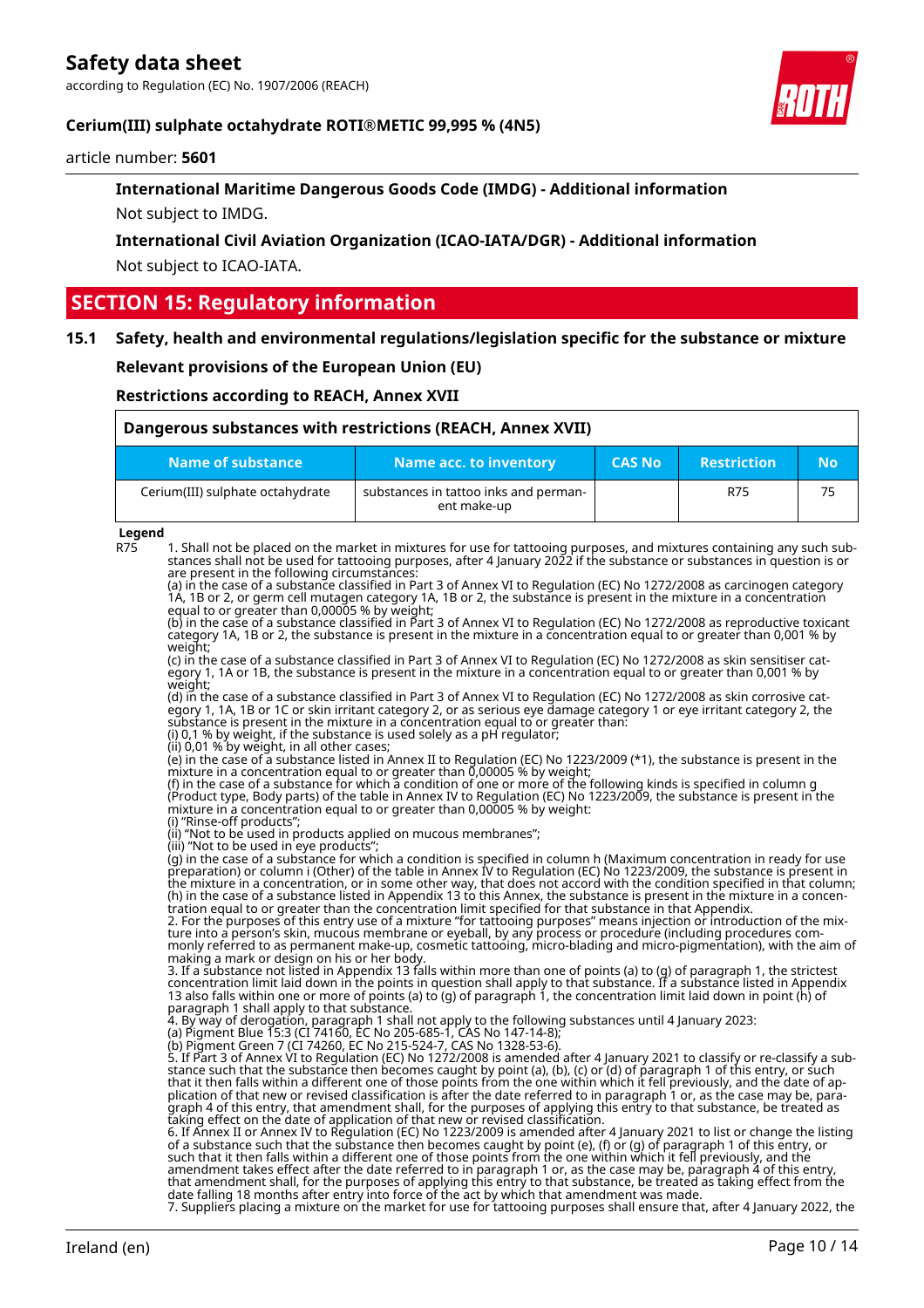according to Regulation (EC) No. 1907/2006 (REACH)

#### **Cerium(III) sulphate octahydrate ROTI®METIC 99,995 % (4N5)**

#### article number: **5601**



#### **List of substances subject to authorisation (REACH, Annex XIV)/SVHC - candidate list**

#### Not listed.

#### **Seveso Directive**

| 2012/18/EU (Seveso III) |                                       |                                                                                            |              |  |
|-------------------------|---------------------------------------|--------------------------------------------------------------------------------------------|--------------|--|
| <b>No</b>               | Dangerous substance/hazard categories | Qualifying quantity (tonnes) for the application of lower and upper-tier re-<br>quirements | <b>Notes</b> |  |
|                         | not assigned                          |                                                                                            |              |  |

#### **Deco-Paint Directive**

| VOC content | 0 %<br>g,<br>$\overline{\phantom{0}}$<br>ັ |
|-------------|--------------------------------------------|
|             |                                            |

#### **Industrial Emissions Directive (IED)**

| VOC content | 0 % |
|-------------|-----|
| VOC content | 09/ |

#### **Directive on the restriction of the use of certain hazardous substances in electrical and electronic equipment (RoHS)**

not listed

#### **Regulation concerning the establishment of a European Pollutant Release and Transfer Register (PRTR)**

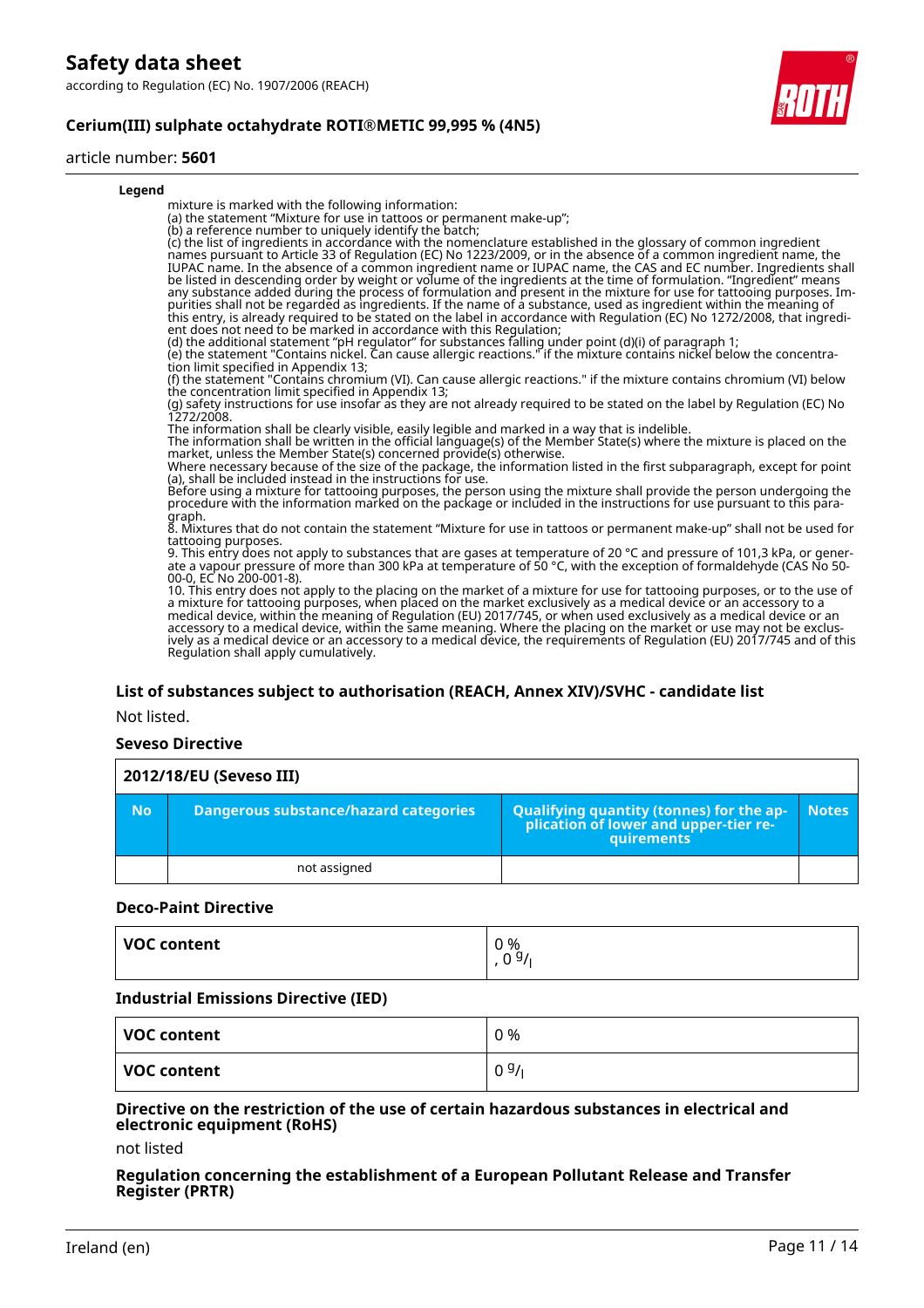according to Regulation (EC) No. 1907/2006 (REACH)



#### **Cerium(III) sulphate octahydrate ROTI®METIC 99,995 % (4N5)**

article number: **5601**

#### not listed

#### **Water Framework Directive (WFD)**

| List of pollutants (WFD)         |                            |               |              |                |
|----------------------------------|----------------------------|---------------|--------------|----------------|
| Name of substance                | Name acc. to inventory     | <b>CAS No</b> | Listed in    | <b>Remarks</b> |
| Cerium(III) sulphate octahydrate | Metals and their compounds |               | $\mathsf{A}$ |                |

#### **Legend**

A) Indicative list of the main pollutants

#### **Regulation on the marketing and use of explosives precursors**

not listed

#### **Regulation on drug precursors**

not listed

#### **Regulation on substances that deplete the ozone layer (ODS)**

not listed

#### **Regulation concerning the export and import of hazardous chemicals (PIC)**

not listed

#### **Regulation on persistent organic pollutants (POP)**

not listed

#### **Other information**

Directive 94/33/EC on the protection of young people at work. Observe employment restrictions under the Maternity Protection Directive (92/85/EEC) for expectant or nursing mothers.

#### **National inventories**

| <b>Country</b> | <b>Inventory</b> | <b>Status</b>       |
|----------------|------------------|---------------------|
| CN             | IECSC            | substance is listed |
| <b>EU</b>      | ECSI             | substance is listed |
| <b>PH</b>      | <b>PICCS</b>     | substance is listed |

#### **Legend**

ECSI EC Substance Inventory (EINECS, ELINCS, NLP)

IECSC Inventory of Existing Chemical Substances Produced or Imported in China PICCS Philippine Inventory of Chemicals and Chemical Substances (PICCS)

#### **15.2 Chemical Safety Assessment**

No Chemical Safety Assessment has been carried out for this substance.

### **SECTION 16: Other information**

#### **Indication of changes (revised safety data sheet)**

Alignment to regulation: Regulation (EC) No. 1907/2006 (REACH), amended by 2020/878/EU

Restructuring: section 9, section 14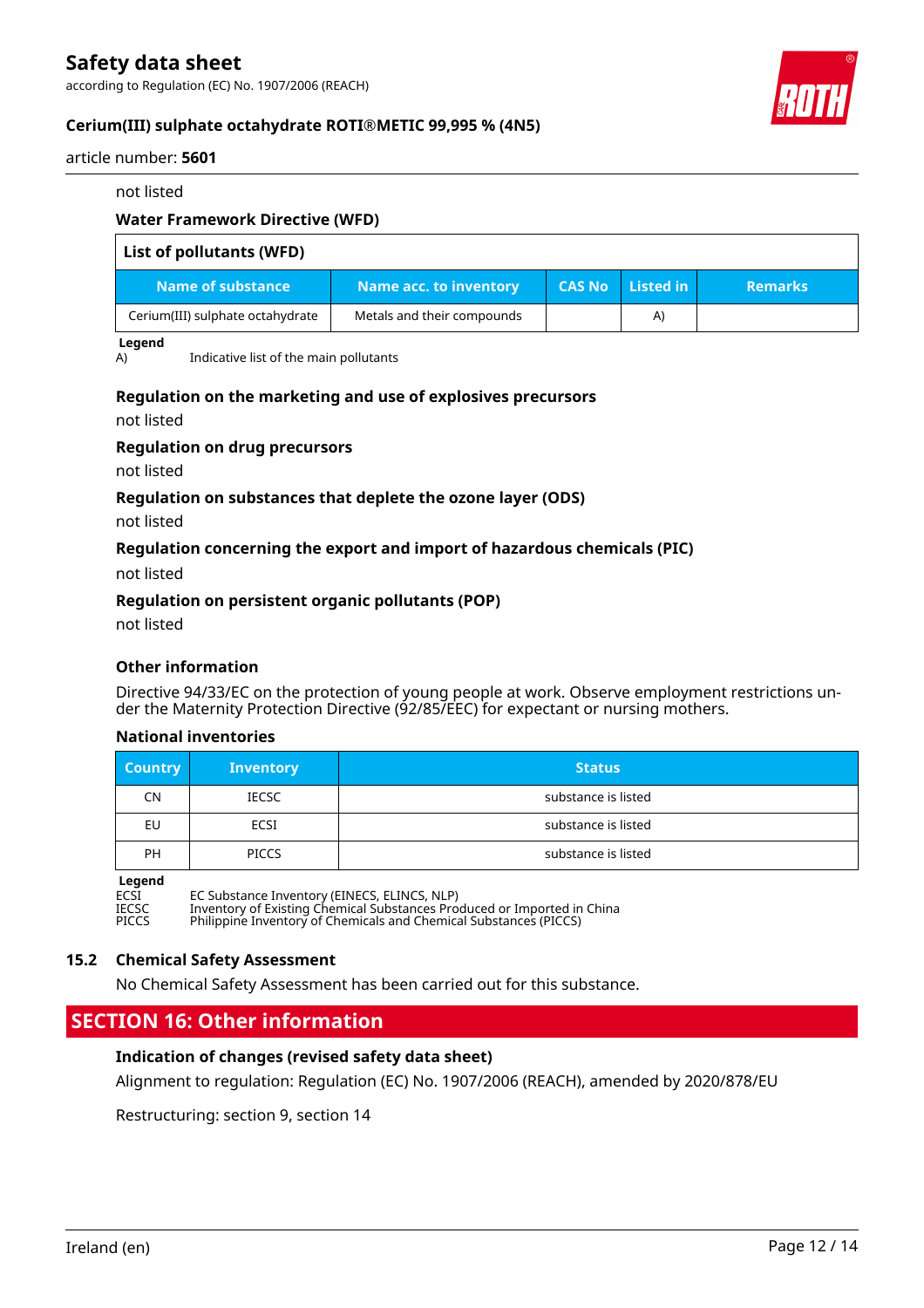according to Regulation (EC) No. 1907/2006 (REACH)



#### **Cerium(III) sulphate octahydrate ROTI®METIC 99,995 % (4N5)**

article number: **5601**

| <b>Section</b> | <b>Former entry (text/value)</b>                      | <b>Actual entry (text/value)</b>                                                                                             | Safety-<br>relev-<br>ant |
|----------------|-------------------------------------------------------|------------------------------------------------------------------------------------------------------------------------------|--------------------------|
| 2.1            |                                                       | Classification according to Regulation (EC) No<br>1272/2008 (CLP):<br>change in the listing (table)                          | yes                      |
| 2.3            | Other hazards:<br>There is no additional information. | Other hazards                                                                                                                | yes                      |
| 2.3            |                                                       | Results of PBT and vPvB assessment:<br>According to the results of its assessment, this<br>substance is not a PBT or a vPvB. | yes                      |

#### **Abbreviations and acronyms**

| Abbr.           | <b>Descriptions of used abbreviations</b>                                                                                                                                                                                       |
|-----------------|---------------------------------------------------------------------------------------------------------------------------------------------------------------------------------------------------------------------------------|
| <b>ADN</b>      | Accord européen relatif au transport international des marchandises dangereuses par voies de naviga-<br>tion intérieures (European Agreement concerning the International Carriage of Dangerous Goods by In-<br>land Waterways) |
| <b>ADR</b>      | Accord relatif au transport international des marchandises dangereuses par route (Agreement concern-<br>ing the International Carriage of Dangerous Goods by Road)                                                              |
| CAS             | Chemical Abstracts Service (service that maintains the most comprehensive list of chemical substances)                                                                                                                          |
| <b>CLP</b>      | Regulation (EC) No 1272/2008 on classification, labelling and packaging of substances and mixtures                                                                                                                              |
| <b>DGR</b>      | Dangerous Goods Regulations (see IATA/DGR)                                                                                                                                                                                      |
| EC No           | The EC Inventory (EINECS, ELINCS and the NLP-list) is the source for the seven-digit EC number, an identi-<br>fier of substances commercially available within the EU (European Union)                                          |
| <b>EINECS</b>   | European Inventory of Existing Commercial Chemical Substances                                                                                                                                                                   |
| <b>ELINCS</b>   | European List of Notified Chemical Substances                                                                                                                                                                                   |
| <b>GHS</b>      | "Globally Harmonized System of Classification and Labelling of Chemicals" developed by the United Na-<br>tions                                                                                                                  |
| <b>IATA</b>     | <b>International Air Transport Association</b>                                                                                                                                                                                  |
| <b>IATA/DGR</b> | Dangerous Goods Regulations (DGR) for the air transport (IATA)                                                                                                                                                                  |
| <b>ICAO</b>     | <b>International Civil Aviation Organization</b>                                                                                                                                                                                |
| <b>IMDG</b>     | International Maritime Dangerous Goods Code                                                                                                                                                                                     |
| <b>NLP</b>      | No-Longer Polymer                                                                                                                                                                                                               |
| PBT             | Persistent, Bioaccumulative and Toxic                                                                                                                                                                                           |
| <b>REACH</b>    | Registration, Evaluation, Authorisation and Restriction of Chemicals                                                                                                                                                            |
| <b>RID</b>      | Règlement concernant le transport International ferroviaire des marchandises Dangereuses (Regula-<br>tions concerning the International carriage of Dangerous goods by Rail)                                                    |
| <b>SVHC</b>     | Substance of Very High Concern                                                                                                                                                                                                  |
| <b>VOC</b>      | Volatile Organic Compounds                                                                                                                                                                                                      |
| vPvB            | Very Persistent and very Bioaccumulative                                                                                                                                                                                        |

#### **Key literature references and sources for data**

Regulation (EC) No 1272/2008 on classification, labelling and packaging of substances and mixtures. Regulation (EC) No. 1907/2006 (REACH), amended by 2020/878/EU.